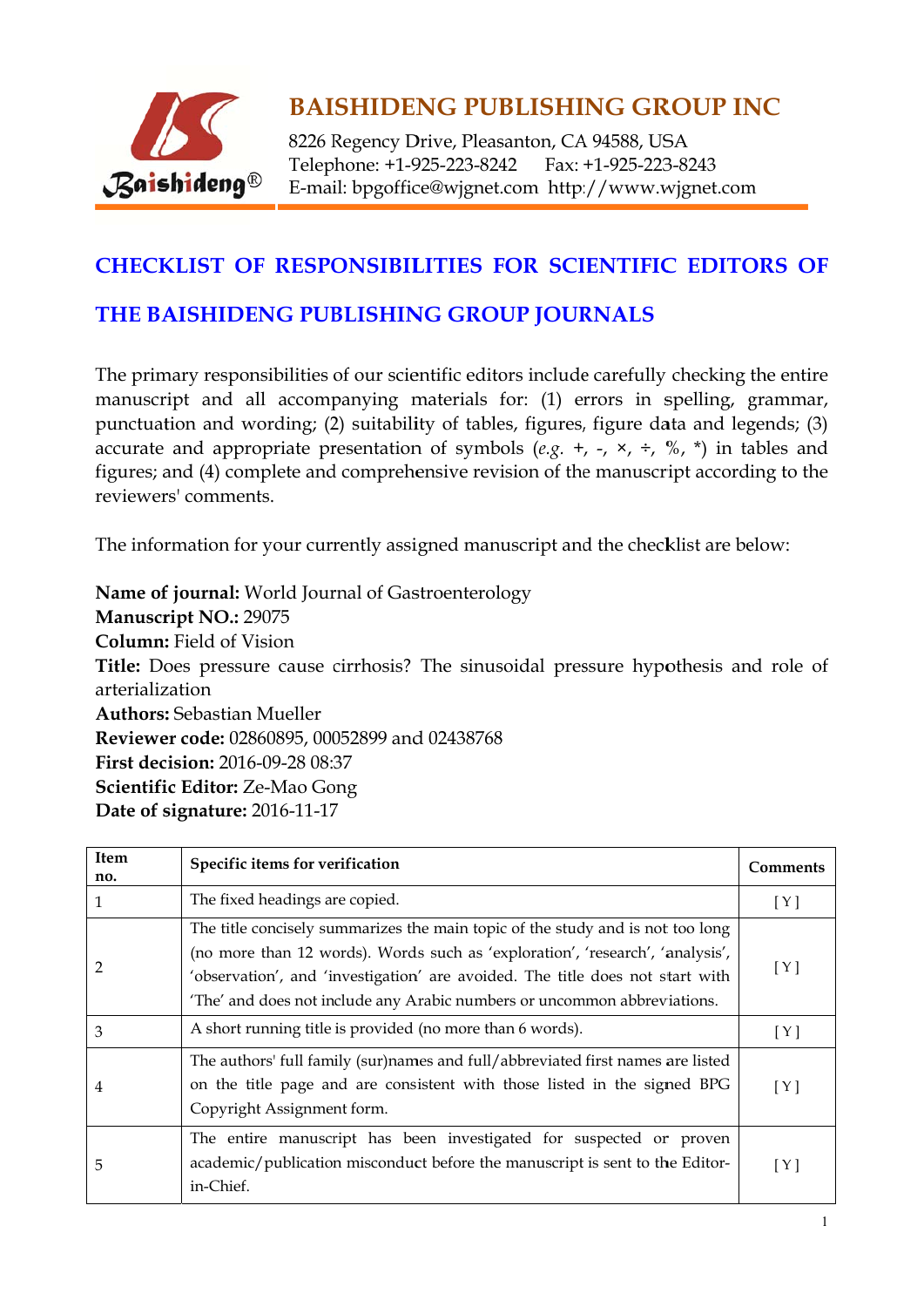

| 6              | The authors' affiliations are listed on the title page and are consistent with<br>those in the signed BPG Copyright Assignment form.                                                                                                                                                                                                                                                                                                                                                                                                                                                                                                                                                 | [ Y ] |
|----------------|--------------------------------------------------------------------------------------------------------------------------------------------------------------------------------------------------------------------------------------------------------------------------------------------------------------------------------------------------------------------------------------------------------------------------------------------------------------------------------------------------------------------------------------------------------------------------------------------------------------------------------------------------------------------------------------|-------|
| $\overline{7}$ | The 'Supported by' statement describes the source(s) of financial support and<br>includes the corresponding identification number(s) and program ID(s) if<br>available, and contains no spelling errors.                                                                                                                                                                                                                                                                                                                                                                                                                                                                             | [N]   |
| 8              | The ethics-related statements are provided in accordance with the manuscript<br>type (e.g., ESPS Manuscript No.-Institutional review board statement, ESPS<br>Manuscript No.-Animal care and use statement, etc.).                                                                                                                                                                                                                                                                                                                                                                                                                                                                   | [ Y ] |
| 9              | The 'Author contributions' passage describes the specific contribution(s) made<br>by each author. The author's names are listed in the following format: full<br>family (sur)name followed by abbreviated first and middles names.<br>e.g., "Wang CL and Liang L contributed equally to this work; Wang CL, Liang<br>L, Fu JF, Zou CC, Hong F and Wu XM designed the research study; Wang CL,<br>Zou CC, Hong F and Wu XM performed the research; Xue JZ and Lu JR<br>contributed new reagents and analytic tools; Wang CL, Liang L and Fu JF<br>analyzed the data; and Wang CL, Liang L and Fu JF wrote the manuscript. All<br>authors have read and approve the final manuscript." | [Y]   |
| 10             | The 'Correspondence to' passage provides the corresponding author's full<br>first and family (sur)names, abbreviated title (e.g., MD, PhD), affiliated<br>institute's name and complete postal address (including zip code) and e-mail<br>(written in all lowercase), and contains no spelling errors.                                                                                                                                                                                                                                                                                                                                                                               | [Y]   |
| 11             | The 'Telephone' and 'Fax' numbers are given for the corresponding author,<br>and contain no spelling, punctuation or numerical errors. The telephone and<br>fax numbers are composed of the plus symbol (+, which is the international<br>exit code), the country code, the area or city code, and the local phone number<br>$(e.g., +86-10-85381892).$                                                                                                                                                                                                                                                                                                                              | [ Y ] |
| 12             | The Manuscript Tracking information (i.e., Received, Peer review started, First<br>decision, Revised, Accepted, Article in press, and Published online) are<br>provided along with the corresponding editor and date for each item, and<br>contain no spelling errors.                                                                                                                                                                                                                                                                                                                                                                                                               | [ Y ] |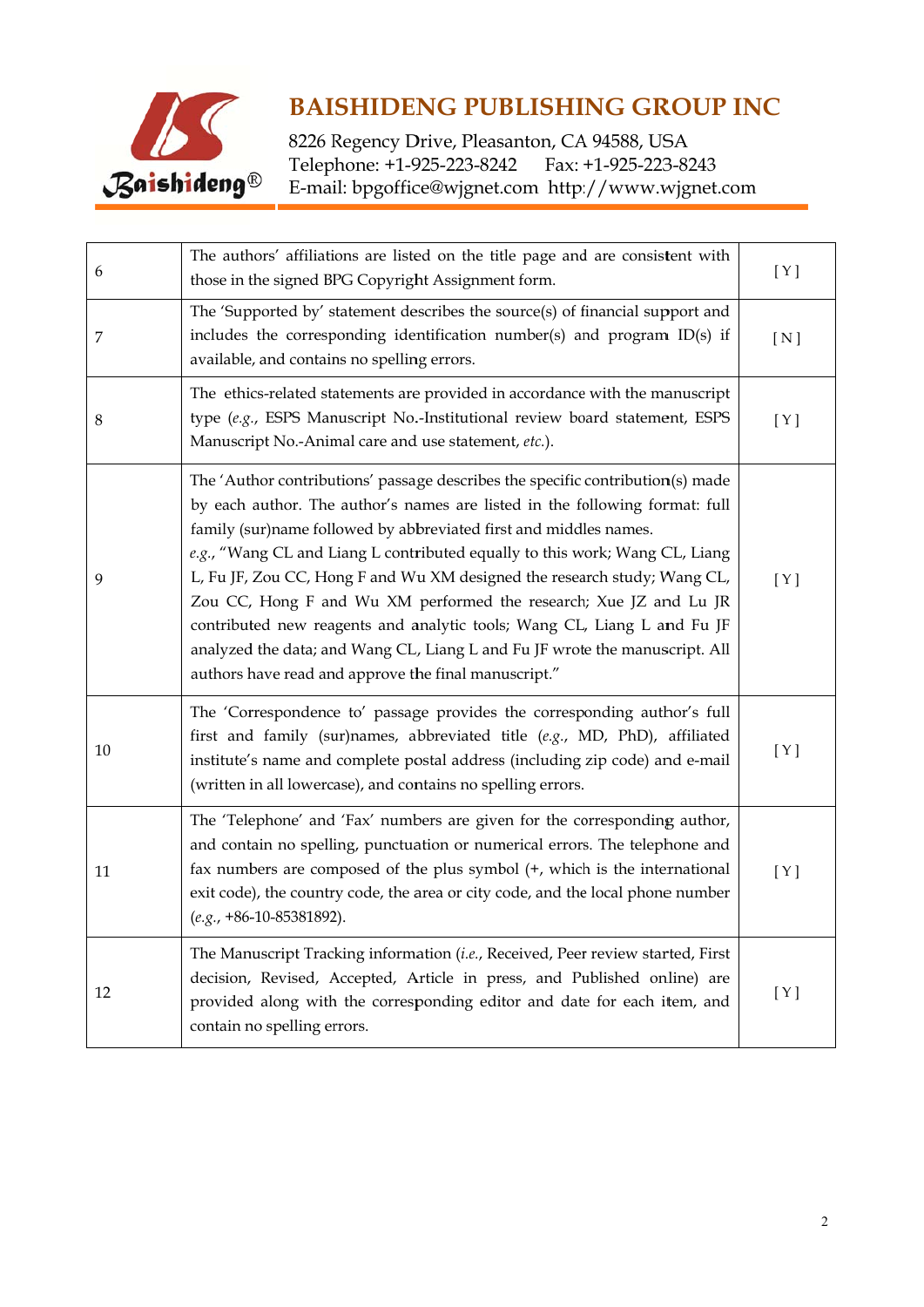

| 13 | The Abstract section is formatted according to the article-specific style<br>(structured vs unstructured) and word count thresholds, as follows:<br>Commentary, Frontier, Diagnostic Advances, Medical Ethics, Minireview,<br>Review, Therapeutics Advances, and Topic Highlight: Non-structured<br>abstract that is no less than 200 words.<br>Field of Vision, Case Report and Letter to the Editor: Non-structured abstract<br>that is no less than 150 words.<br>Research articles: Structured abstract with subsections for AIM (no more than<br>20 words); METHODS (no less than 80 words); RESULTS (no less than 120<br>words); and CONCLUSION (no more than 26 words).                                                                                                                                     | [Y]   |
|----|--------------------------------------------------------------------------------------------------------------------------------------------------------------------------------------------------------------------------------------------------------------------------------------------------------------------------------------------------------------------------------------------------------------------------------------------------------------------------------------------------------------------------------------------------------------------------------------------------------------------------------------------------------------------------------------------------------------------------------------------------------------------------------------------------------------------|-------|
| 14 | The 'Key words' list provides 5-10 keywords that reflect the main content of<br>the study. The first letter of each keyword is capitalized, and each keyword is<br>separated by a semicolon.                                                                                                                                                                                                                                                                                                                                                                                                                                                                                                                                                                                                                       | [Y]   |
| 15 | The 'Core tip' provides a summary (less than 100 words) of the study that<br>outlines the most innovative and important arguments and core contents of<br>the paper and will serve to effectively attract readers.                                                                                                                                                                                                                                                                                                                                                                                                                                                                                                                                                                                                 | [ Y ] |
| 16 | The authors' full family (sur)names followed by abbreviated first/middle<br>names provided in the bibliography information are consistent with those<br>provided on both the title page and the signed BPG Copyright Assignment<br>form.                                                                                                                                                                                                                                                                                                                                                                                                                                                                                                                                                                           | [Y]   |
| 17 | The 'INTRODUCTION' section clearly describes the relevant background<br>information for the study. Only the most relevant and current (within the past<br>5 years) literature is cited, with the exception of rare instances of seminal<br>literature citations. All technical terms and/or abbreviations are explained<br>and/or defined, with the full name of abbreviations given upon first<br>appearance in the text and the abbreviation presented in parentheses [i.e.,<br>computed tomography (CT)"]. First-person pronouns (e.g., 'I', 'we') are<br>used appropriately to clearly indicate the work performed by the author(s).<br>When weaknesses of previous studies are described in the text to highlight the<br>innovations related to the current study, the information is presented<br>carefully. | [ Y ] |
| 18 | The 'MATERIALS AND METHODS' section clearly and accurately describes<br>all materials and methods used to obtain the data presented in the article and<br>is adequate for a reader to repeat the study.                                                                                                                                                                                                                                                                                                                                                                                                                                                                                                                                                                                                            | [N]   |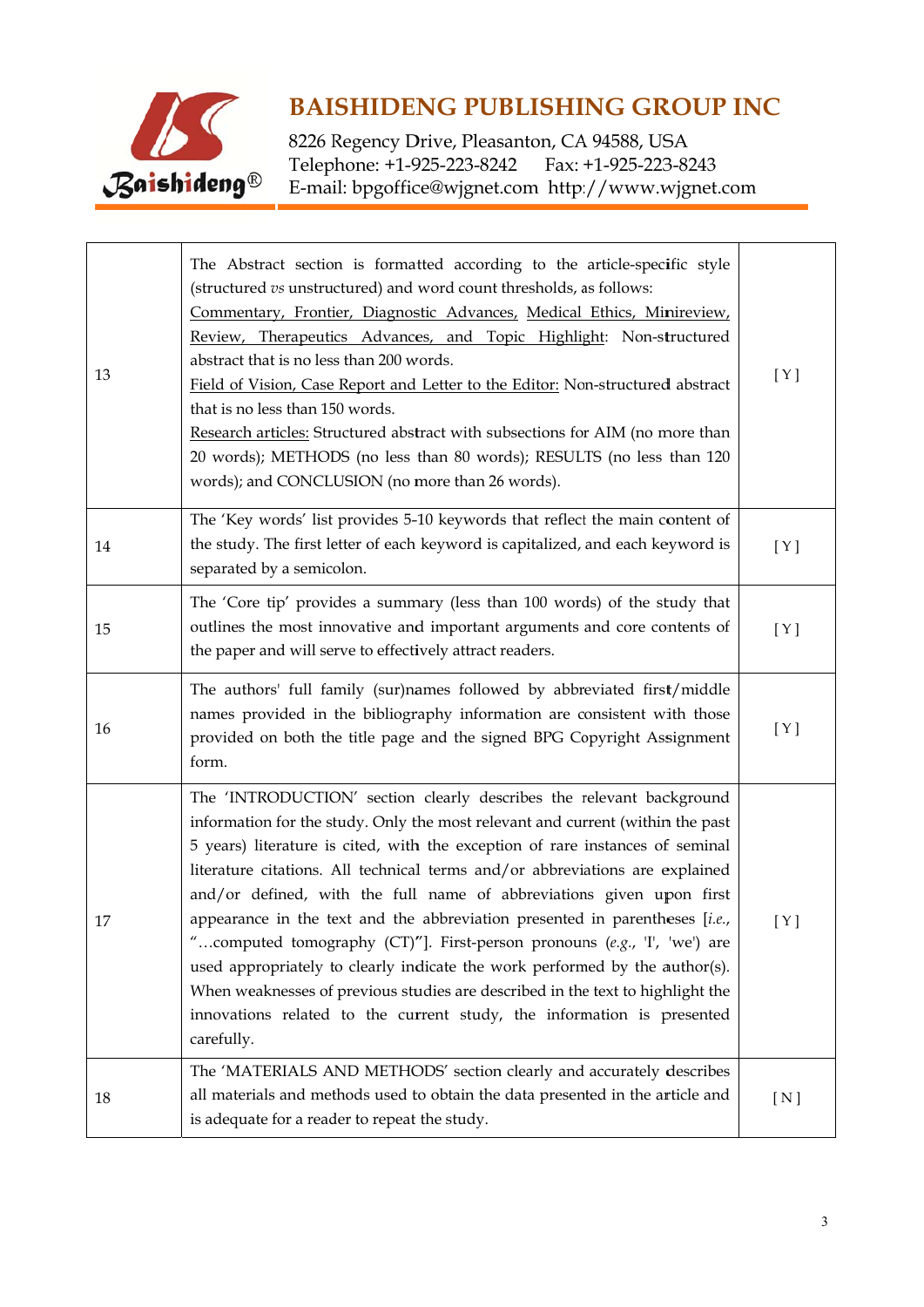

| 19 | The 'RESULTS' section concisely describes the observational and experimental<br>results. Representative data and data that have scientific significance are<br>emphasized. Data is presented in either the text, a table or figure $(i.e.,$ chart,<br>diagram, graph or image), but is not repeated among each. Information<br>presented in the tables and figures clearly describes the trends, meaning, and<br>inferences. Results described in textual form are accurate, concise and clear.                                                   | [N]   |
|----|---------------------------------------------------------------------------------------------------------------------------------------------------------------------------------------------------------------------------------------------------------------------------------------------------------------------------------------------------------------------------------------------------------------------------------------------------------------------------------------------------------------------------------------------------|-------|
| 20 | The order and numerical labeling of tables and figures is consistent with their<br>appearance and presentation in the text. Symbols in tables $(e.g., +, -, x, \div, *)$<br>correctly correspond to the definitions in the footnotes. Only one legend is<br>provided for each multi-panel figure consisting of color graphs, black and<br>white graphs, or line graphs that depicts data of the same theme. For example:<br>Figure 1 Pathological changes in atrophic gastritis tissue before and after<br>treatment. A: ; B: ; C: ; D: ; E: ; F: | [Y]   |
| 21 | Split pictures include flow charts, line graphs, histograms, and graphs<br>including text. Unsplit pictures include meta-analysis diagrams, PCR<br>amplification curves, and survival curves.                                                                                                                                                                                                                                                                                                                                                     | [Y]   |
| 22 | Statistical symbols are accurate. Statistical significance is expressed as <sup>a</sup> P<0.05,<br>$bP<0.01$ (P>0.05 usually does not need to be denoted). If there are other series<br>of P values, $\epsilon P$ <0.05 and $\epsilon P$ <0.01 are used, and a third series of P values is<br>expressed as $\text{e}P$ <0.05 and $\text{f}P$ <0.01. Statistical data is expressed as mean $\pm$ SD or<br>mean $\pm$ SE.                                                                                                                           | [ Y ] |
| 23 | The 'DISCUSSION' section (1) describes the main purpose and hypothesis of<br>the study; (2) summarizes the most important results; (3) illustrates and<br>explains the results (but does not simply repeat the data) and draws<br>conclusions or inferences based on the results; (4) points out the limitations of<br>the study and their impact on the results, as well as proposes further advice<br>on future research topic(s) or direction(s); and (5) describes the theoretical<br>significance and practical value of the findings.       | [ N ] |
| 24 | The 'ACKNOWLEDGMENTS' section expresses gratitude to any individuals<br>or organizations for technical support (i.e., providing instrumentation,<br>equipment or experimental materials, and/or assistance in experimental<br>work), non-technical services (i.e., useful inspiration, suggestions, guidance, or<br>review), and/or any other auxiliary work.                                                                                                                                                                                     | [Y]   |
| 25 | The 'COMMENTS' section provides comments for original articles in<br>accordance with the specified format.                                                                                                                                                                                                                                                                                                                                                                                                                                        | [ N ] |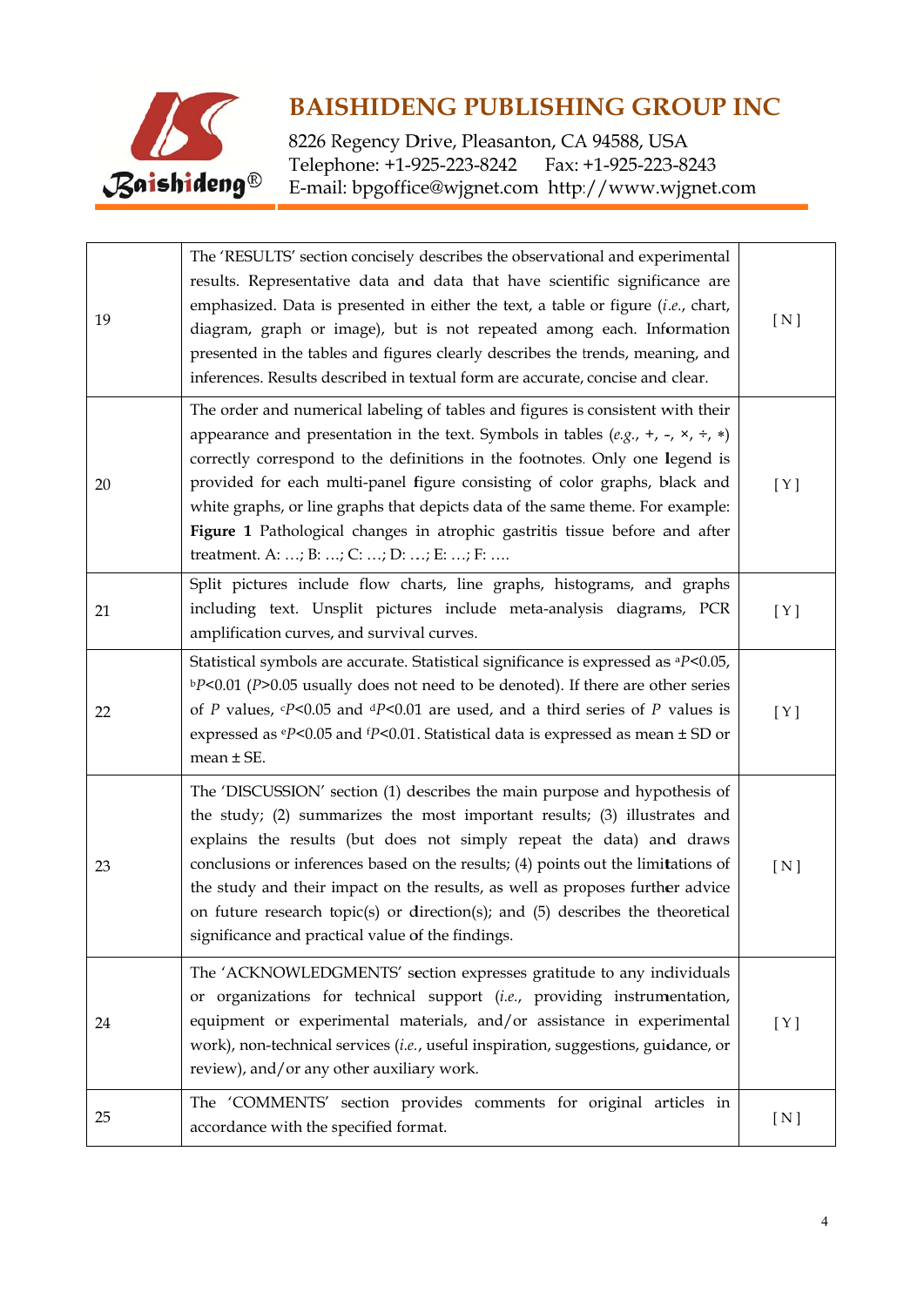

| 26 | The 'REFERENCES' section lists the references in the Vancouver style. This<br>style uses Arabic numeral in-text citations based on the order of the first<br>appearance of a source in the text. For citations where the author's name is<br>indicated in the text, a superscript number should be placed following the<br>name (i.e, "Pang et al"). For citations where no author is indicated, a<br>superscript number should be placed at the end of the sentence. Respective<br>examples are: "Ma [1] reported ", "Pan et al [2-5] indicated "; "PCR has a<br>high sensitivity [6,9]." No superscript numbers are used when the reference<br>number is described in the text; for example, "The experimental method used<br>has been described in reference [8]." The style of reference citations in tables is<br>the same as that in the text (e.g., Pan et al $[2-5]$ , please see reference [8]). | [Y] |
|----|-----------------------------------------------------------------------------------------------------------------------------------------------------------------------------------------------------------------------------------------------------------------------------------------------------------------------------------------------------------------------------------------------------------------------------------------------------------------------------------------------------------------------------------------------------------------------------------------------------------------------------------------------------------------------------------------------------------------------------------------------------------------------------------------------------------------------------------------------------------------------------------------------------------|-----|
| 27 | Journal references have been verified to ensure that there are no duplicate<br>references and that the PMID numbers are correct. For references not yet<br>included in PubMed: the name of Chinese journals is spelled out using<br>Chinese Pinyin, with the first letter of each word capitalized (e.g., Shijie Huaren<br>Xiaohua Zazhi); the name of journals in other languages are listed according to<br>indexing information retrieved from Google. Book references are presented<br>with all the information relevant to the electronic version.                                                                                                                                                                                                                                                                                                                                                   | [Y] |
| 28 | The names of the peer reviewers and the scientific editor are present at the<br>end of the paper (e.g., P-Reviewer: Hugot D S-Editor: Wang JL).                                                                                                                                                                                                                                                                                                                                                                                                                                                                                                                                                                                                                                                                                                                                                           | [Y] |
| 29 | The number of cited references is appropriate for the article type, as follows:<br>Commentary: no less than 50;<br>Review: no less than 100;<br>Article: no less than 30/26;<br>Case Report and Letter to the Editor: no less than 1.                                                                                                                                                                                                                                                                                                                                                                                                                                                                                                                                                                                                                                                                     | [N] |
| 30 | The revised manuscript is provided (file name: ESPS Manuscript No.-Review;<br>e.g., 870- Review).<br>The letter of peer-reviewers' comments is provided (file name: ESPS<br>Manuscript No.-Peer-review(s); e.g., 870-Peer-review(s)).<br>The response letter is provided (file name: ESPS Manuscript No.-Answering<br>reviewers; e.g., 870-Answering reviewers).                                                                                                                                                                                                                                                                                                                                                                                                                                                                                                                                          | [Y] |
| 31 | The author(s) highlighted the changes made to the manuscript according to<br>the peer-reviewers' comments.                                                                                                                                                                                                                                                                                                                                                                                                                                                                                                                                                                                                                                                                                                                                                                                                | [Y] |
| 32 | The responses to the peer-reviewers' comments are consistent with the<br>changes made to the manuscript.                                                                                                                                                                                                                                                                                                                                                                                                                                                                                                                                                                                                                                                                                                                                                                                                  | [Y] |
| 33 | All authors signed the BPG Copyright Assignment form (file name: ESPS<br>Manuscript No.-Copyright assignment; e.g., 870-Copyright assignment).                                                                                                                                                                                                                                                                                                                                                                                                                                                                                                                                                                                                                                                                                                                                                            | [Y] |